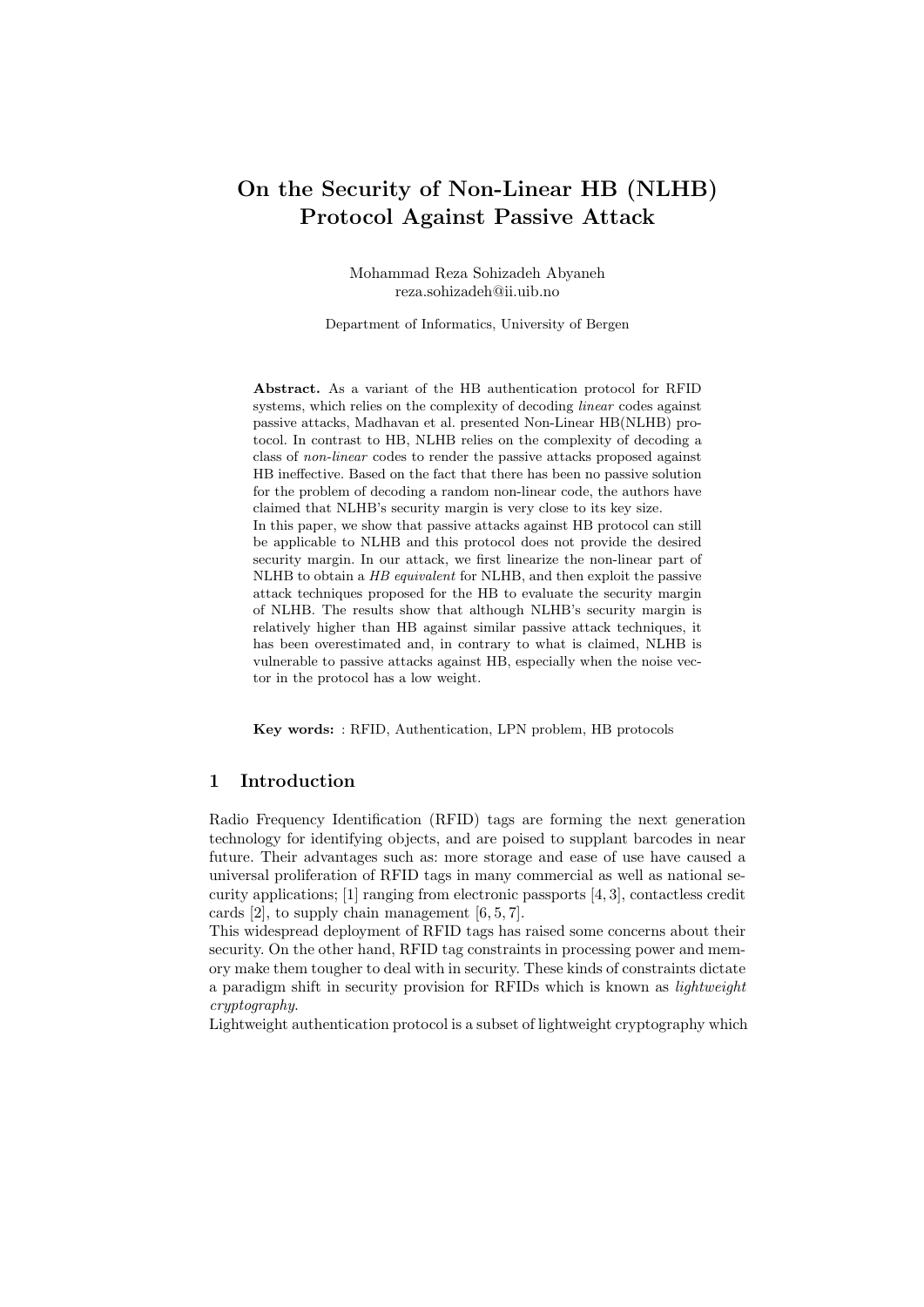tackles providing authentication in highly constrained environments (e.g RFID systems) as well as security provision to a reasonable extent [8, 9].

#### 1.1 Notations Used

- $G_{a\times b}$ :  $a \times b$  binary matrix.
- $h_{1\times b}: 1 \times b$  binary vector.
- $A \otimes B$ : matrix multiplication of A and B.
- ⊕: XOR operation.
- $x_i$ : *i*<sup>th</sup> bit of binary vector *x*.
- $Hwt(.)$ : hamming weight function.
- $h \otimes G$ : matrix multiplication of a vector h into matrix G.
- $R, T: Reader$  and Tag respectively.

### 1.2 HB Family Protocols

The HB lightweight authentication protocol proposed by Hopper and Blum in 2001 [10] is the first in the HB family of protocols. An overview of a paralleled r-round of the HB protocol is given in Figure 1. This protocol aims at unilateral authenticating of an RFID tag to a reader only by lightweight operations. The operations used in this protocol are one matrix multiplication and some XORs. On the other hand, The security of this algorithm and some others in this family against passive attacks is reduced to a well-known NP-hard problem called Learning with Parity Noise (LPN) problem [11].

Z The other members of this family emerged as a result of proposing an at-

| $\left  \text{Specifications}\right $                                     |
|---------------------------------------------------------------------------|
| $-r, \eta, \epsilon$ : Public parameters.                                 |
| $ -\nu : d$ -bit noise vector where: $Prob(\nu_i = 1) = \eta, i = 1, , r$ |
| <b>HB</b> Protocol                                                        |
| - Secret parameter $x \in \{0,1\}^k$ is shared between R and T.           |
| (1) R : Chooses a random $A_{k\times r}$ matrix.                          |
| $ (2) R \Rightarrow T : A$                                                |
| (3) T: Computes $z_{1\times r} = (x \otimes A) \oplus \nu_{1\times r}$    |
| $(4) T \Rightarrow R: z$                                                  |
| (5) R : ACCEPTS iff $Hwt(z \oplus (x \otimes A) \leq \epsilon r)$         |

Fig. 1. Parallelized version of an r-round HB protocol

tack on the previous one in order to eliminate the weaknesses and render the prior proposed attacks ineffective. Some of other members of this family are:  $HB^+$  [12], $HB^{++}$  [13],  $HB^*$  [14], $HB-MP$  [16], $HB^{\sharp}$  [21] and NLHB[17]. Attacks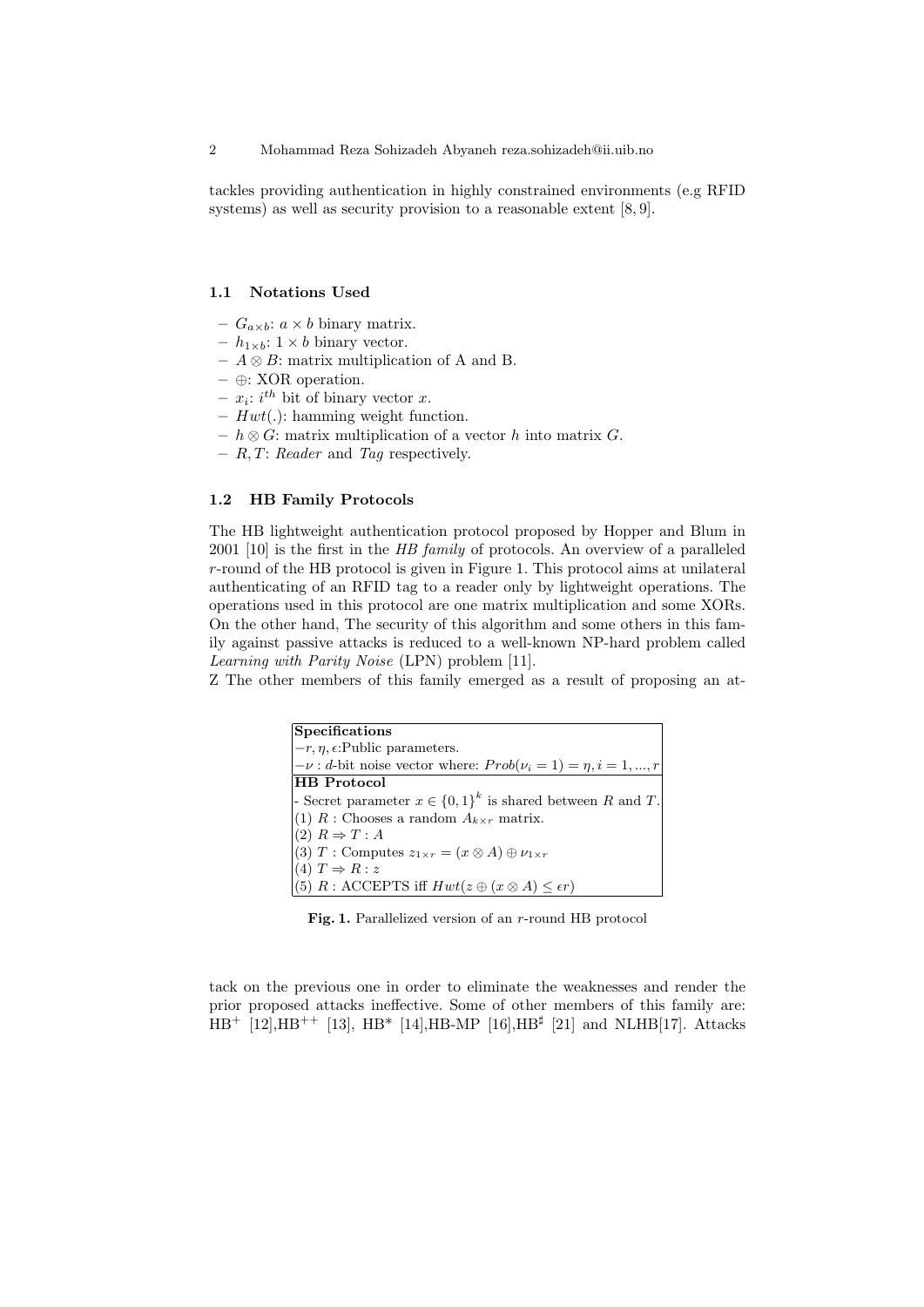which have targeted these authentication protocols consists both  $passive[20, 18]$ , 19] and active types [21, 22]. In an active attack, the adversary is able to eavesdrop the transcripts between a reader and a tag as well as being able to interact with them and manipulate the messages exchanging in between [23] in order to impersonate either of them. It should be noted that active attacks involve a broad spectrum of attacks which differ in adversary's capabilities (e.g. DET [23] and GRS [21] attack models). On the contrary, in a passive attack, the adversary has only access to the transcripts from an arbitrary number of authentication sessions between a tag and a reader and aims at impersonating either of them.

### 1.3 LPN Problem

If we see from a passive adversary perspective, who has only access to s number of parallelized r-round HB protocol transcripts(i.e.  $A_{k \times n}$ ,  $z_{1 \times n}$ ,  $\eta$  where  $n = s \times r$ ) and his goal is to recover secret parameter  $x$ , it will be obvious that she faces a decoding problem of a codeword  $(x \otimes A)$  generated by a random linear block code A in presence of noise  $\nu$  [25]. This problem is called LPN problem with parameters  $k, n, n$  and has been shown to be NP-hard in worst case [25].

### 1.4 LPN Solvers

In addition to worst case complexity results of the LPN problem, there are numerous studies on average case complexity [26, 20]. These studies has led to finding some algorithms to solve the LPN problem under certain assumptions(LPN solvers). Proposition of these algorithms paved the way for applying passive attack against some of HB family protocols.

In [20], the BKW algorithm has been reported which can be considered as an instance of the generalized birthday paradox [27]. In [18], another algorithm(FMICM) has been proposed inspired by fast correlation attack [24] on ciphers. The solution proposed by the FMICM algorithm is under the assumption of having low bit  $\text{rate}(\frac{k}{n})$ and high  $\eta$ . Besides some deterministic LPN solvers such as the two aforementioned algorithms, there are some probabilistic algorithms such as CTIN [19] which accomplish their goal even when the adversary has access to less amount of transcripts comparing to deterministic ones.

As said, applying any passive attack on HB protocol requires to utilize an LPN solver algorithm to solve the LPN problem. Thus, the terms LPN solver and passive attack against HB protocol point to the same notion and are used interchangeably hereafter.

Using LPN solvers caused a dramatic decrease in security margin of some of HB family protocols against passive attacks [18, 19]. As an attempt to search for a variant of the HB, which relies on the complexity of decoding linear codes against passive attacks, Madhavan et al. presented Non-Linear HB(NLHB) protocol. In contrast to HB, NLHB relies on the complexity of decoding a class of non-linear codes to render the passive attacks proposed against HB ineffective. Based on this fact that there has been no passive solution for the problem of decoding a random non-linear code, the authors have claimed that NLHB's security margin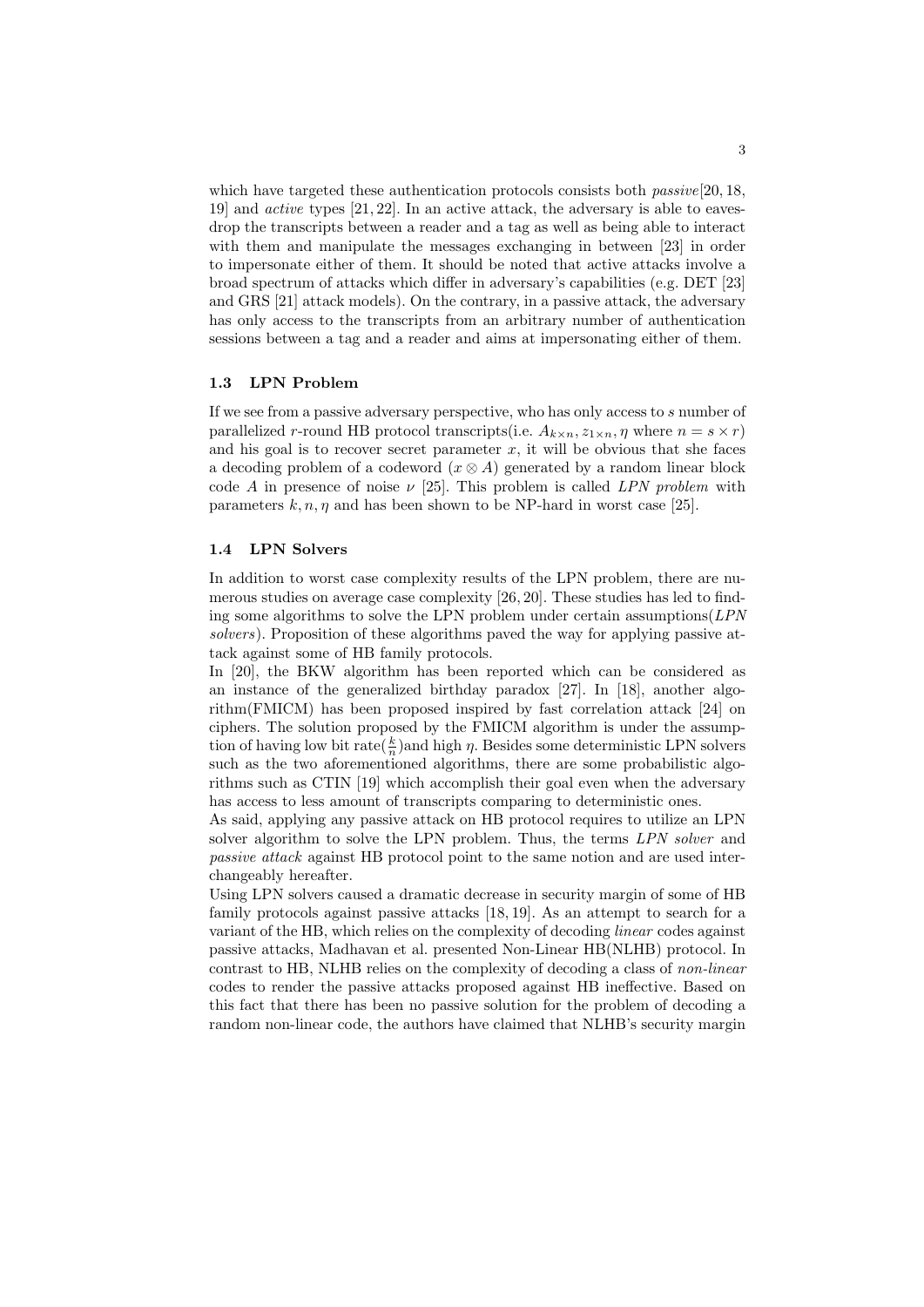4 Mohammad Reza Sohizadeh Abyaneh reza.sohizadeh@ii.uib.no

is very close to its key size.

Our Contribution. In this paper, we present a passive attack on the NLHB protocol. The idea of our attack is the linearization of the non-linear part of the NLHB protocol to convert it to an equivalent of conventional HB protocol. This method has beedn adopted in order to be able to deploy the passive attack techniques used against HB on NLHB.

Outline. The remainder of this paper is organized as follows. In section 2, we give a brief description of the NLHB protocol and section 3 elaborates on our attack method on it. In section 4, we display the results of applying our attack on NLHB compared to similar attacks on HB and eventually, section 5 concludes the paper.

# 2 Description of the NLHB Protocol

Figure 2 shows one session of a parallelized r-round version of NLHB protocol. The tag and reader share a k-bit secret x in advance. The reader transmits a random  $k \times r$  challenge matrix A to the tag. Having A received, the tag computes  $f(x \otimes A)$ . Subsequently, it also computes  $z = f(x \otimes A) \oplus \nu$ , where  $\nu$  is a noisevector whose bits are all independently distributed according to the Bernoulli distribution with parameter  $\eta$ , just like the noise vector in the HB protocol.  $x \otimes A$ is also an r-bit vector similar to HB, but z differs in size. It is a d-bit vector  $(d =$  $r-p$ ). On receiving z, the reader checks whether  $Hwt(z \oplus f(x \otimes A)) \leq \epsilon d$  Where  $0 < \epsilon < \eta < 0.5$ . If this is true, reader accepts and this means that the tag has been authenticated successfully.

| <b>Specifications</b>                                                   |
|-------------------------------------------------------------------------|
| $-r, \eta, p, \epsilon$ : Public parameters                             |
| $-d = r - p$                                                            |
| $-\nu$ : d-bit noise vector where: $Prob(\nu_i = 1) = \eta, i = 1, , d$ |
| <b>NLHB</b> Protocol                                                    |
| - Secret parameter $x \in \{0,1\}^k$ is shared between R and T.         |
| $ (1) R$ : Chooses a random $A_{k \times r}$ matrix.                    |
| $ (2) R \Rightarrow T : A$                                              |
| (3) T: Computes $z_{1\times d} = f(x \otimes A) \oplus \nu_{1\times d}$ |
| $ (4) T \Rightarrow R: z$                                               |
| (5) R : ACCEPTS iff $Hwt(z \oplus f(x \otimes A)) \leq \epsilon d$      |

Fig. 2. Parallelized version of an r-round NLHB protocol

### 2.1 Function f

The function f used in the protocol is a non-linear function which maps  $\{0,1\}^r$ to  ${0,1}^d$ . Specifically, in [17], the function f is defined as following: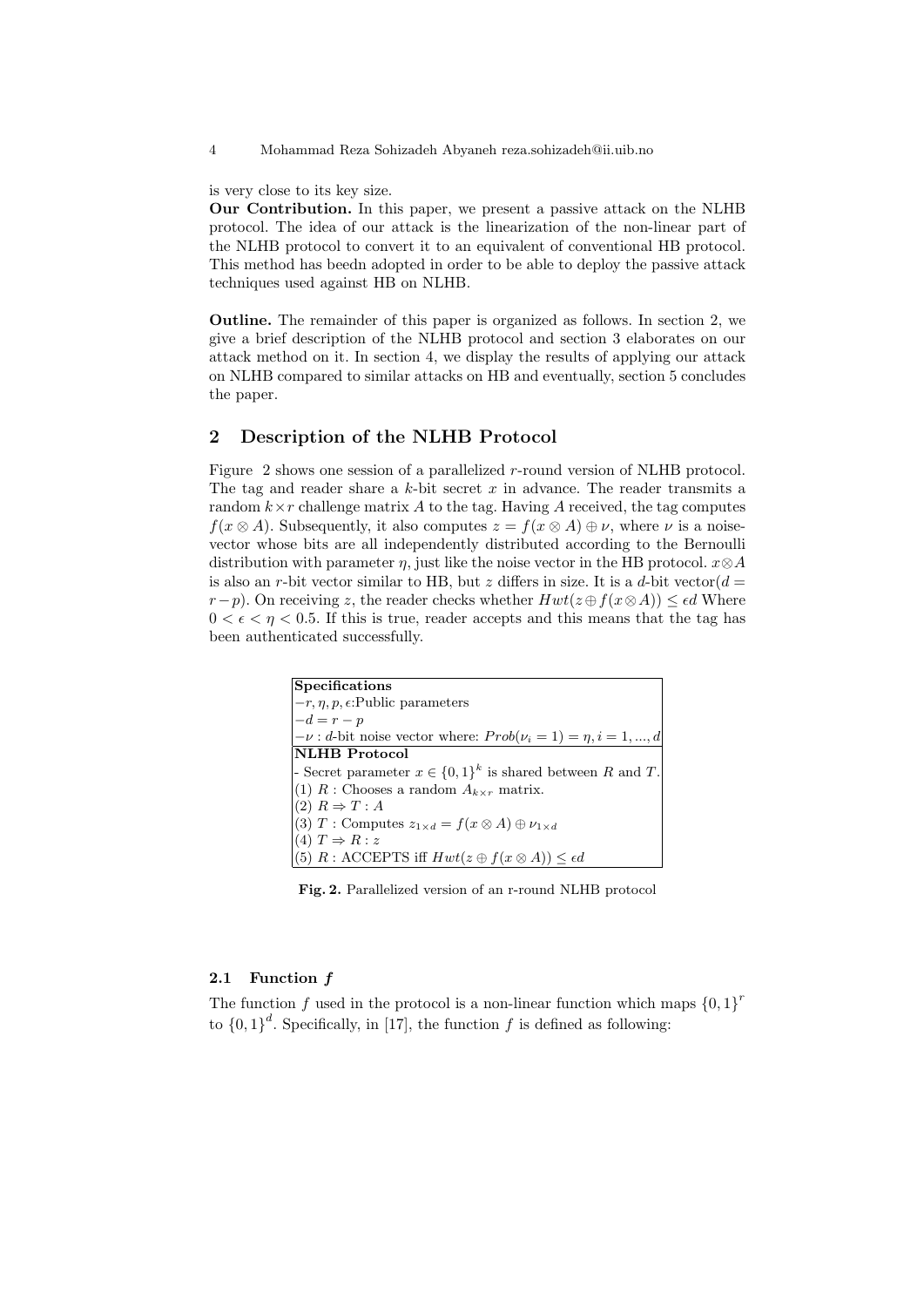$$
y = f(x); y \in \{0, 1\}^d, x \in \{0, 1\}^r
$$
 (1)

and

$$
y_i = x_i \oplus g(x_{i+1}, \dots, x_{i+p})
$$
\n
$$
(2)
$$

where  $g: \{0,1\}^p \to \{0,1\}$  is a non linear boolean function.

The authors have also proposed some specific functions for  $g$  corresponding to parameter p to achieve maximum entropy and lower the complexity of the protocol (see Table 1). In [17], the authors have shown that for a general function



**Table 1.** Proposed  $g$  function for NLHB protocol

of  $f$ , the existing passive attacks on the HB protocol family (discussed in section 1.4) do not work on their protocol.

# 3 Proposed Attacking Method

#### 3.1 Description

In this section, we present our three-phase passive attack on the NLHB protocol. In this passive attack, we assume that the attacker has access to  $n$  rounnds of the NLHB protocol where  $n = s \times r$  (i.e. s sessions of an r-round protocol) and thus can form matrix A according to (3).

$$
A_{k \times n} = (A_{k \times r}^1 || \dots || A_{k \times r}^s)
$$
\n<sup>(3)</sup>

where  $A^i_{k \times r}$  is random matrix in  $i^{th}$  session.

Exploiting the passive attack techniques proposed for the HB protocol, we require to find an HB equivalent of the NLHB protocol. This implies that we should first find a linear approximation of its non-linear part and then update its parameters accordingly. Hence, phase I and II of our attack tackle the former and latter implications and phase III is the utilization of passive attack techniques on the equivalent HB protocol.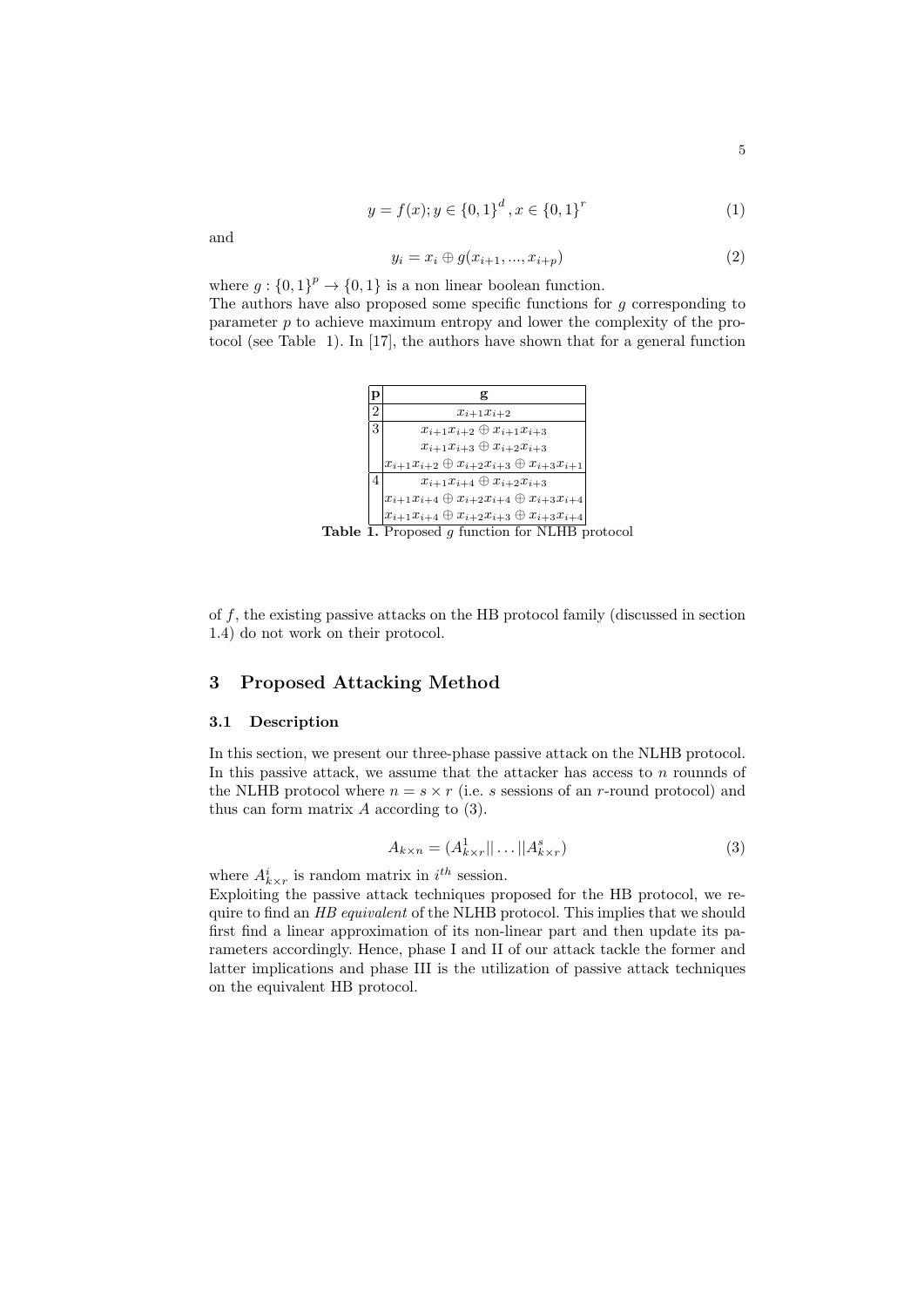### Phase I: Linearization

Our objective in this phase is to find a relatively good linear approximation for non-linear part of NLHB to convert the problem of decoding a non-linear random code to LPN problem. To do so, we should find a matrix  $B$  such that the probability q in  $(4)$  is relatively high.

$$
prob(f(x \otimes A) = (x \otimes A)_{1 \times n} \otimes B_{n \times n^*}) = q; \quad n^* = n - s \times p \tag{4}
$$

To construct matrix  $B$ , we require to linearize the whole system and according to  $(2)$ , the non-linear part of the algorithm is the function g which will be our target for linearization hereafter. We can use the Walsh-Hadamard technique [28] to find the best linear approximation for the boolean function  $g$  such that:

$$
g(x_{i+1},...,x_{i+p}) \approx \sum_{j=i+1}^{i+p} c_j x_j \tag{5}
$$

According to table 2, all functions proposed for NLHB can be linearly approximated with a relatively high probability. A linear approximation of all g functions with their probabilities  $q$  are shown in table 2.

Having  $c_i$  s from linear approximation of g, we can conclude this phase by cal-

| $\mathbf p$    |                                                                                                                                                                                                                   | $\approx$ g |                       |
|----------------|-------------------------------------------------------------------------------------------------------------------------------------------------------------------------------------------------------------------|-------------|-----------------------|
| $\overline{2}$ | $x_{i+1}x_{i+2}$                                                                                                                                                                                                  | $x_{i+1}$   | 0.75                  |
|                |                                                                                                                                                                                                                   | $x_{i+2}$   | $\left  0.75 \right $ |
| 3              | $x_{i+1}x_{i+2} \oplus x_{i+1}x_{i+3}$                                                                                                                                                                            | $x_{i+1}$   | 0.75                  |
|                | $x_{i+1}x_{i+3} \oplus x_{i+2}x_{i+3}$                                                                                                                                                                            | $x_{i+3}$   | 0.75                  |
|                | $x_{i+1}x_{i+2} \oplus x_{i+2}x_{i+3} \oplus x_{i+3}x_{i+1}$                                                                                                                                                      | $x_{i+2}$   | 0.75                  |
| 4              | $x_{i+1}x_{i+4} \oplus x_{i+2}x_{i+3}$                                                                                                                                                                            | $x_{i+1}$   | 0.62                  |
|                | $x_{i+1}x_{i+4} \oplus x_{i+2}x_{i+4} \oplus x_{i+3}x_{i+4}$                                                                                                                                                      | $x_{i+4}$   | 0.75                  |
|                | $ x_{i+1}x_{i+4}\oplus x_{i+2}x_{i+3}\oplus x_{i+3}x_{i+4} x_{i+2}\oplus x_{i+3}\oplus x_{i+4}\oplus x_{i+5}\oplus x_{i+6}\oplus x_{i+7}\oplus x_{i+8}\oplus x_{i+8}\oplus x_{i+9}\oplus x_{i+10}\oplus x_{i+11}$ |             | 1 0.75                |

Table 2. Best linear approximation of function q in NLHB protocol and their probabilities

culating matrix  $B$ . Similar to matrix  $A$  in (3), matrix  $B$  for  $s$  sessions has the following structure:

$$
B_{n \times n^*} = (B_{n \times d}^1 || \dots || B_{n \times d}^s)
$$
 (6)

in which,

$$
b_{ij}^l = \begin{cases} 1 & \text{if } i = j \\ c_j & \text{for } j = i+1, ..., i+p \\ 0 & \text{otherwise} \end{cases}
$$
 (7)

where  $i = 1, ..., n; j = 1, ..., n^*; l = 1, ..., s$ . or,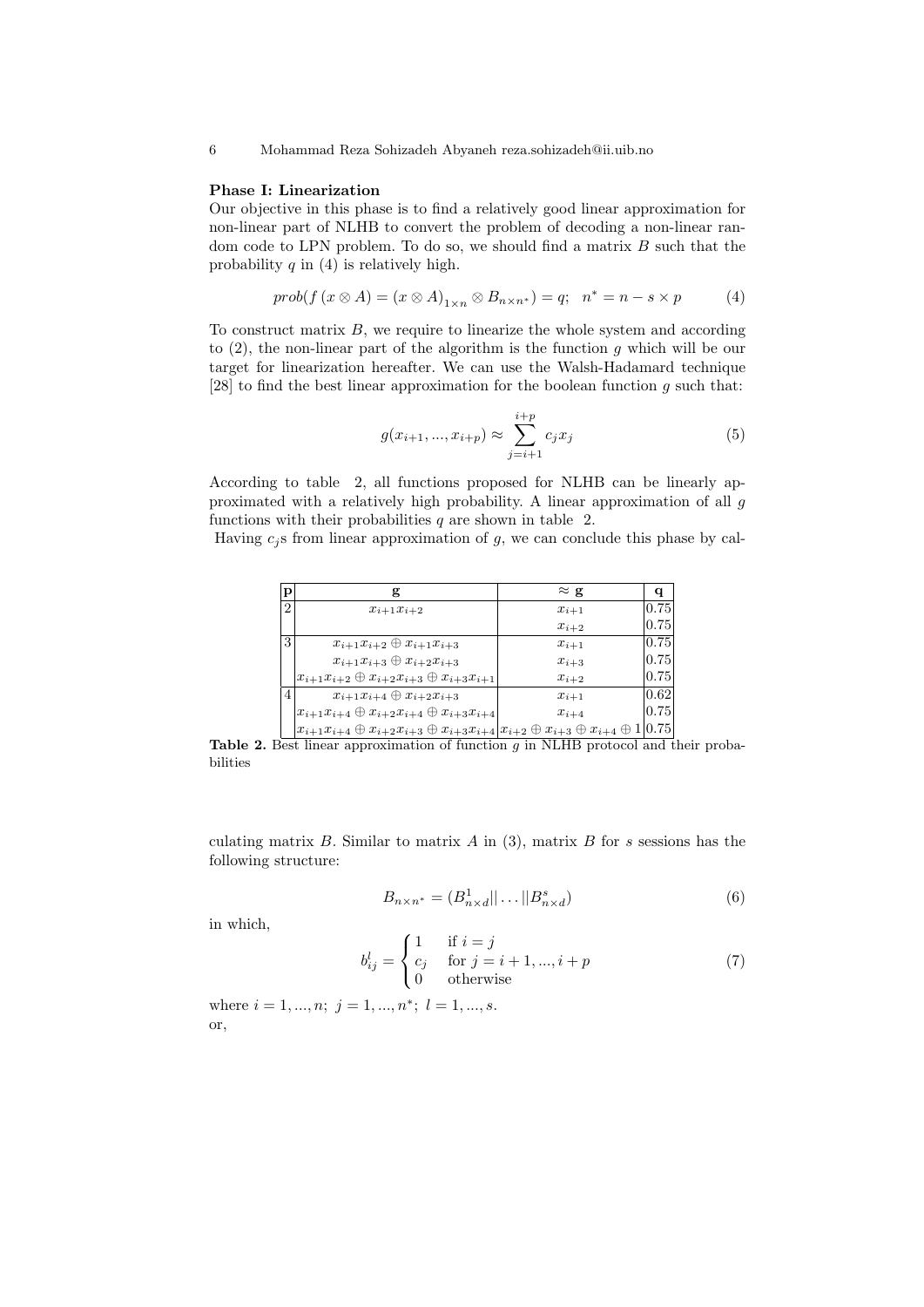$$
B_{n \times d}^{l} = \begin{pmatrix} 1 & 0 & 0 \\ c_1 & 1 & 0 \\ c_2 & c_1 & 0 \\ \vdots & \vdots & & \vdots \\ c_p & \vdots & \dots & 0 \\ 0 & c_p & 0 & 0 \\ 0 & 0 & 0 & 0 \\ \vdots & \vdots & & \vdots \\ 0 & 0 & c_p \end{pmatrix}; \quad l = 1, ..., s \quad (8)
$$

# Phase II: Finding a new linear equivalent protocol

In this phase, we attempt to find an equivalent HB protocol for NLHB using the linear approximation obtained in previous phase. Since our approximation is valid with probability  $q$ , we can rewrite  $(4)$  as following to formulate the HB equivalent of our NLHB protocol with new parameters denoted by <sup>∗</sup> .

$$
y = f(xA) = (x \otimes A) \otimes B \oplus e
$$
  
=  $(x \otimes A^*) \oplus e$  (9)

where  $A^*_{k \times n^*} = A_{k \times n} \otimes B_{n \times n^*}$ ,  $Prob(e_i = 1) = (1 - q); i = 1, ..., n^*$ Now, by adding the noise of protocol to both side of (9) we have:

$$
y = f(x \otimes A) \oplus \nu = (x \otimes A^*) \oplus \nu \oplus e = (x \otimes A^*) \oplus \nu^*
$$
 (10)

where  $\nu^* = \nu \oplus e$ .

As  $\nu$  and e are independent, the probability of error for the new noise vector can be calculated by (11).

$$
Prob(\nu_i^* = 1) = \eta^* = Prob(\nu_i = 1) + Prob(e_i = 1) - Prob(\nu_i = 1) \times Prob(e_i = 1)
$$
  
=  $\eta + (1 - q) - (1 - q)\eta.$  (11)

As it is apparent from (11), the noise of the equivalent HB protocol( $\nu^*$ ) is more than the noise in NLHB protocol. Therefore, in general, the NLHB protocol is more resistant against the passive attacks comparing to the HB protocol with the same parameters. Nevertheless, according to our results in section 4, this strength is far lower than it has been claimed and desired.

#### Phase III: Recovering secret parameter  $x$

Up to here, we have accomplished to find an equivalent HB form for the NLHB protocol. From now on, the problem of recovering secret parameter  $x$  is an LPN problem with random matrix  $A^*$  and parameters  $k, n^*, \eta^*$  (equivalent HB parameters) and therefore can be achieved by using any of LPN solvers discussed in section 1.4.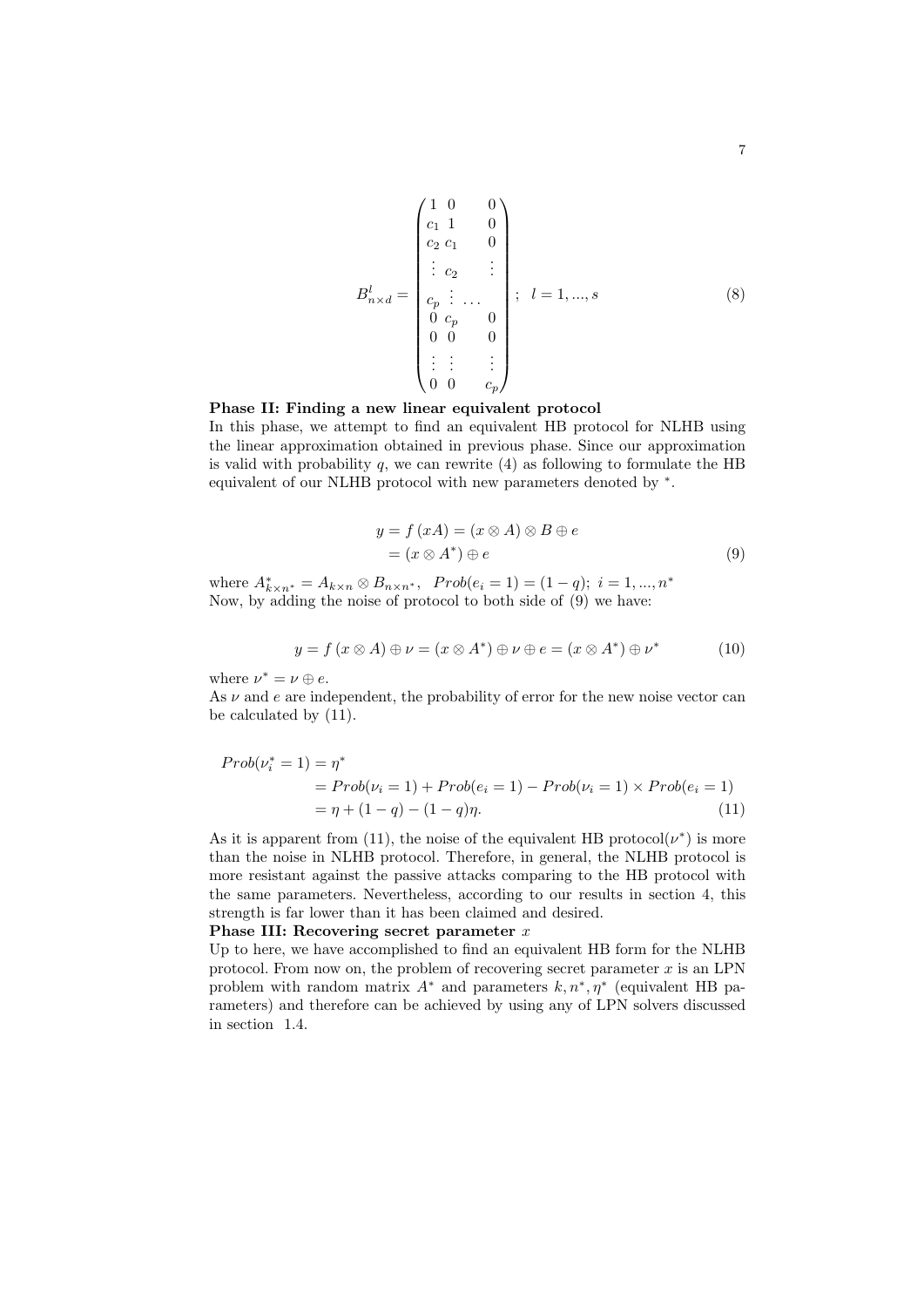8 Mohammad Reza Sohizadeh Abyaneh reza.sohizadeh@ii.uib.no

#### 3.2 Complexity of the Attack

Complexity of our attack consists of three parts corresponding to each phase. For phase I, we need to find the best linear approximation for boolean function g with p variables. This can be done by finding Walsh-Hadamard coefficients of g with complexity of  $O(p2^p)$ .

In phase II, we just have a matrix multiplication of  $A_{k\times n}$  and  $B_{n\times n^*}$  to form  $A^*$ . This process has the compexity of  $O(knn^*)$  in general. But due to sparse form of matrix B in (8), this complexity is reduced to  $O(kpn^*)$ . Finally, the complexity of phase III relies on the complexity of the LPN algorithm solver used (e.g. table ??). So, the complexity of our attack is calculated by (12) in which the complexity of phases I, II and III are denoted by  $C_I, C_{II}$  and  $C_{III}$ respectively.

$$
C = C_I + C_{II} + C_{III} = O(p2^p) + O(kpn^*) + C_{III}
$$
  
\n
$$
\approx O(kpn^*) + C_{III}; \ n^* > p \tag{12}
$$

It should be noted that the complexity which computed in (12) is the time complexity of our attack. To be more precise, we should calculate the data complexity of our attack in terms of the amount of protocol rounds required to apply the  $\text{attack}(n^*)$  as well. Phase I and II are applied on the number of rounds of the protocol which are determined in phase III and these two phases do not impose any additional data complexity to our attack. Therefore, data complexity of our attack only relies on the data complexity of LPN solvers discussed in [20, 18, 19].

# 4 Results

In this section, we demonstrate the results of applying our passive attack using three LPN solvers BKW,FMICM and CTIN on NLHB and compare the security margins of NLHB(i.e. its equivalent HB) with HB protocol with the same parameters. Our motivation to do such an unfair comparison is to demonstrate that security margin of the NLHB is not far more than th HB protocol with the same parameters.

Tables 3, 4and 5 show a comparative time and data complexity of applying passive attacks on NLHB and HB protocol for three different but low noise probability ( $\eta = 0.15, 0.10, 0.05$  for HB and correspondent  $\eta^* = 0.36, 0.32, 0.29$ in NLHB respectively) as well as the number of rounds of the protocol required to apply the attack (data complexity). As the results show, not only are the passive attacks on HB applicable to NLHB, but also the security margin of NLHB protocol is not far more than HB protocol. It is manifest that the results of our attack using FMICM are remarkably better in comparison with BKW and CTIN. Furthermore, we can have better results when the noise vector in the protocol has a lower weights(table 5).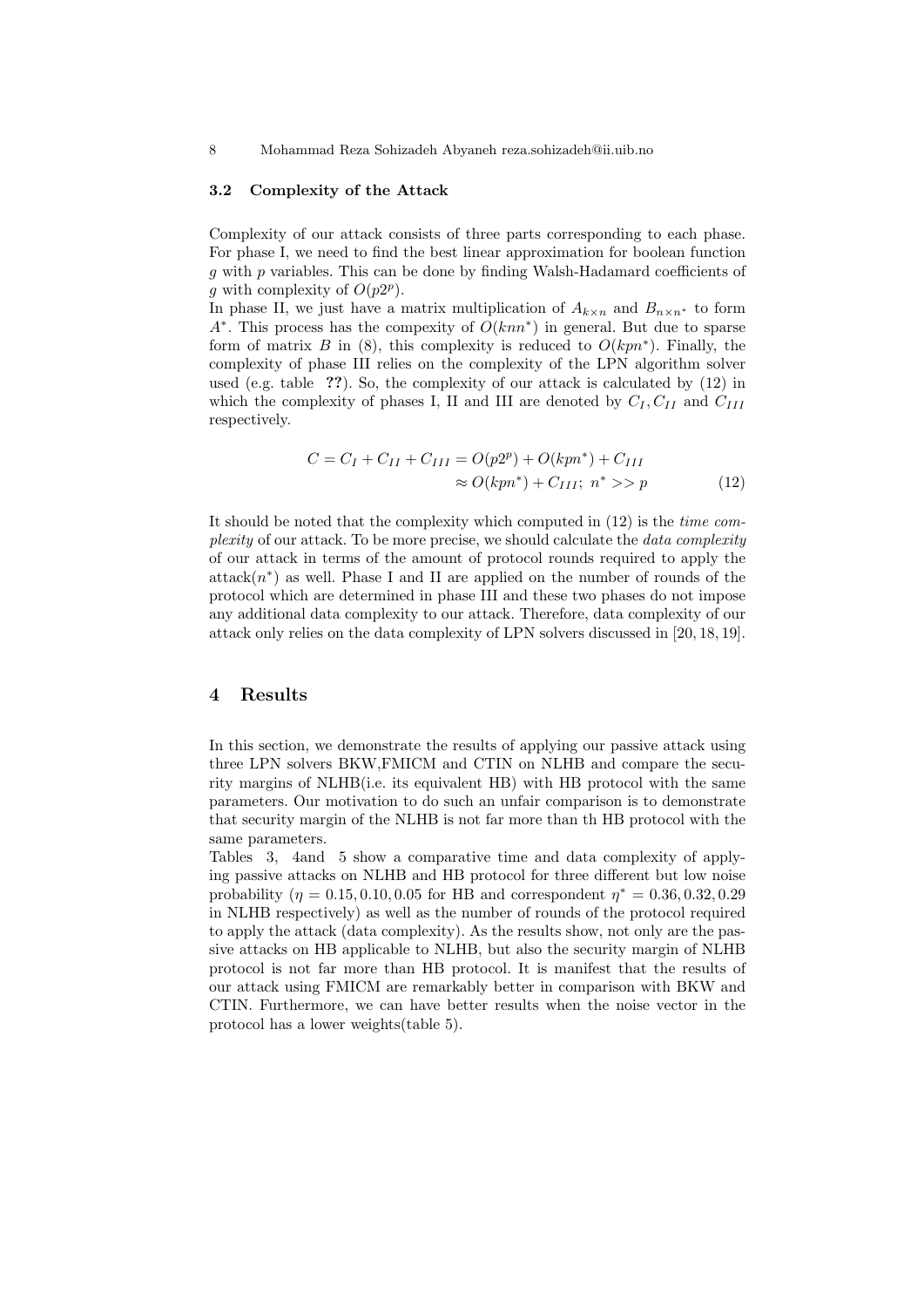|            |                       |              |                      | <b>Time Complexity</b> |                  |          | Data Complexity |            |              |                              |                     |             |
|------------|-----------------------|--------------|----------------------|------------------------|------------------|----------|-----------------|------------|--------------|------------------------------|---------------------|-------------|
| Key Length | <b>CTIN</b>           |              | $\overline{\rm BKW}$ |                        | <b>FMICM</b>     |          | <b>CTIN</b>     |            | <b>BKW</b>   |                              | <b>FMICM</b>        |             |
|            |                       |              |                      | NLHR HR                |                  |          |                 |            |              | NLHB HB NLHB HB NLHB HB NLHB |                     |             |
| 32         | $\Omega$ <sup>1</sup> | $\sqrt{26}$  | ച                    | 215                    | $\mathsf{D}8$    | $2^{12}$ | ეპ              | $2^{11}$   | റ3           | 015                          | ე8                  | $\Omega$    |
| 64         | $\Omega^9$            | $\sqrt{36}$  | $\overline{231}$     | $\mathcal{D}^{40}$     | $\overline{219}$ | 22       | $\sqrt{13}$     | $2^{14}$   | $\sqrt{231}$ | 240                          | $\overline{2^{19}}$ | $\sqrt{22}$ |
| 128        | $\overline{23}$       | ഹ78          | 047                  | $\sqrt{62}$            | $\sqrt{35}$      | $2^{45}$ | $\sqrt{13}$     | <u>ງ15</u> | 247          | 002                          | 235                 | 245         |
| 192        | 239                   | $2^{118}$    | ി $\sigma$ 63.       | ე83                    | ി $2^5$          | 2007     | ാ¤ു             | $2^{16}$   | 2003         | 283                          | $10^{52}$           | $2^{67}$    |
| 256        | $\sqrt{56}$           | $\sqrt{162}$ | $\sqrt{576}$         | $\sqrt{99}$            | 271              | $2^{88}$ | $2^{14}$        | 216        | 276          | 299                          | 1071                | 288         |

Table 3. Time complexity and Data complexity passive attacks on HB and NLHB  $\eta = 0.15, \eta^* = 0.36$ 

|            |     | <b>Time Complexity</b> |                         |                        |                 |              |                                              |                     | Data Complexity |                        |       |              |                  |  |
|------------|-----|------------------------|-------------------------|------------------------|-----------------|--------------|----------------------------------------------|---------------------|-----------------|------------------------|-------|--------------|------------------|--|
| Key Length |     | <b>CTIN</b>            |                         | <b>BKW</b>             |                 | <b>FMICM</b> |                                              | <b>CTIN</b>         |                 | <b>BKW</b>             |       | <b>FMICM</b> |                  |  |
|            |     |                        |                         |                        |                 |              | NLHB HB NLHB HB NLHB HB NLHB HB NLHB HB NLHB |                     |                 |                        |       |              |                  |  |
|            | 32  | ച                      | $\sqrt{13}$             | $\Omega$ <sup>20</sup> | $\overline{25}$ | $2^8$        | $\Omega$ <sup>10</sup>                       | 210                 | 513             | $\overline{20}$        | 25    | ე8           | 210              |  |
|            | 64  | $\Omega$ <sup>4</sup>  | $2^{30}$                | ി 28                   | ე37             | 217          | $2^{19}$                                     | $2^{10}$            | $\gamma_{13}$   | $n^{28}$               | ე37   | $2^{17}$     | $2^{19}$         |  |
|            | 128 | $\overline{213}$       | ი66                     | ່າ $44$                | 559             | 235          | $2^{38}$                                     | $\overline{2^{13}}$ | 215             | $\Omega$ <sup>44</sup> | - 259 | 225          | 238              |  |
|            | 192 | $\sqrt{24}$            | $\Omega$ <sup>102</sup> | ച്ച 57                 | 578             | 254          | $\overline{200}$                             | $\overline{2^{13}}$ | 215             | $\overline{257}$       | 0.78  | 254          | $\overline{200}$ |  |
|            | 256 | ი31                    | 0.140                   | 0.70                   | 294             | 271          | ე85                                          | $2^{14}$            | 216             | 0.70                   | 294   | 271          | ე85              |  |

Table 4. Time complexity and Data complexity passive attacks on HB and NLHB  $\eta = 0.1, \eta^* = 0.32$ 

|            |             |                        |                        | <b>Time Complexity</b> |              |                                              | Data Complexity |                        |                        |                  |                  |                        |
|------------|-------------|------------------------|------------------------|------------------------|--------------|----------------------------------------------|-----------------|------------------------|------------------------|------------------|------------------|------------------------|
| Key Length | <b>CTIN</b> |                        | <b>BKW</b>             |                        | <b>FMICM</b> |                                              | <b>CTIN</b>     |                        | <b>BKW</b>             |                  | <b>FMICM</b>     |                        |
|            |             |                        |                        |                        |              | NLHB HB NLHB HB NLHB HB NLHB HB NLHB HB NLHB |                 |                        |                        |                  |                  |                        |
| 32         | ച           | $\Omega$ <sup>10</sup> | $\lceil \cdot \rceil$  | $\sqrt{23}$            | $2^6$        | $2^8$                                        | 211             | $\overline{213}$       | $\Omega$ <sup>17</sup> | $\sqrt{23}$      | 2 <sup>6</sup>   | $2^8$                  |
| 64         | $\sqrt{2}$  | $\sqrt{26}$            | $\Omega$ <sup>24</sup> | $\overline{235}$       | $\sqrt{12}$  | $\Omega$ <sup>16</sup>                       | 211             | $\sqrt{13}$            | $\sqrt{24}$            | 535              | 212              | $\Omega$ <sup>16</sup> |
| 128        | ചാ          | ი57                    | ი37                    | ე57                    | 25           | ი36                                          | $2^{14}$        | 015                    | -937                   | ചാല              | 25               | 236                    |
| 192        | $\Omega$    | $\neg$ 88              | $\sqrt{250}$           | $\sqrt{73}$            | $\sqrt{242}$ | 254                                          | $2^{14}$        | $\Omega$ <sup>16</sup> | 250                    | $\sqrt{73}$      | $\sqrt{2^4}$     | 254                    |
| 256        | 214         | $\sqrt{120}$           | $\overline{00}$        | $\overline{289}$       | 258          | $\overline{276}$                             | 214             | $\sqrt{16}$            | $\overline{200}$       | $\overline{289}$ | $\overline{258}$ | $\overline{276}$       |

Table 5. Time complexity and Data complexity passive attacks on HB and NLHB  $\eta = 0.05, \eta^* = 0.29$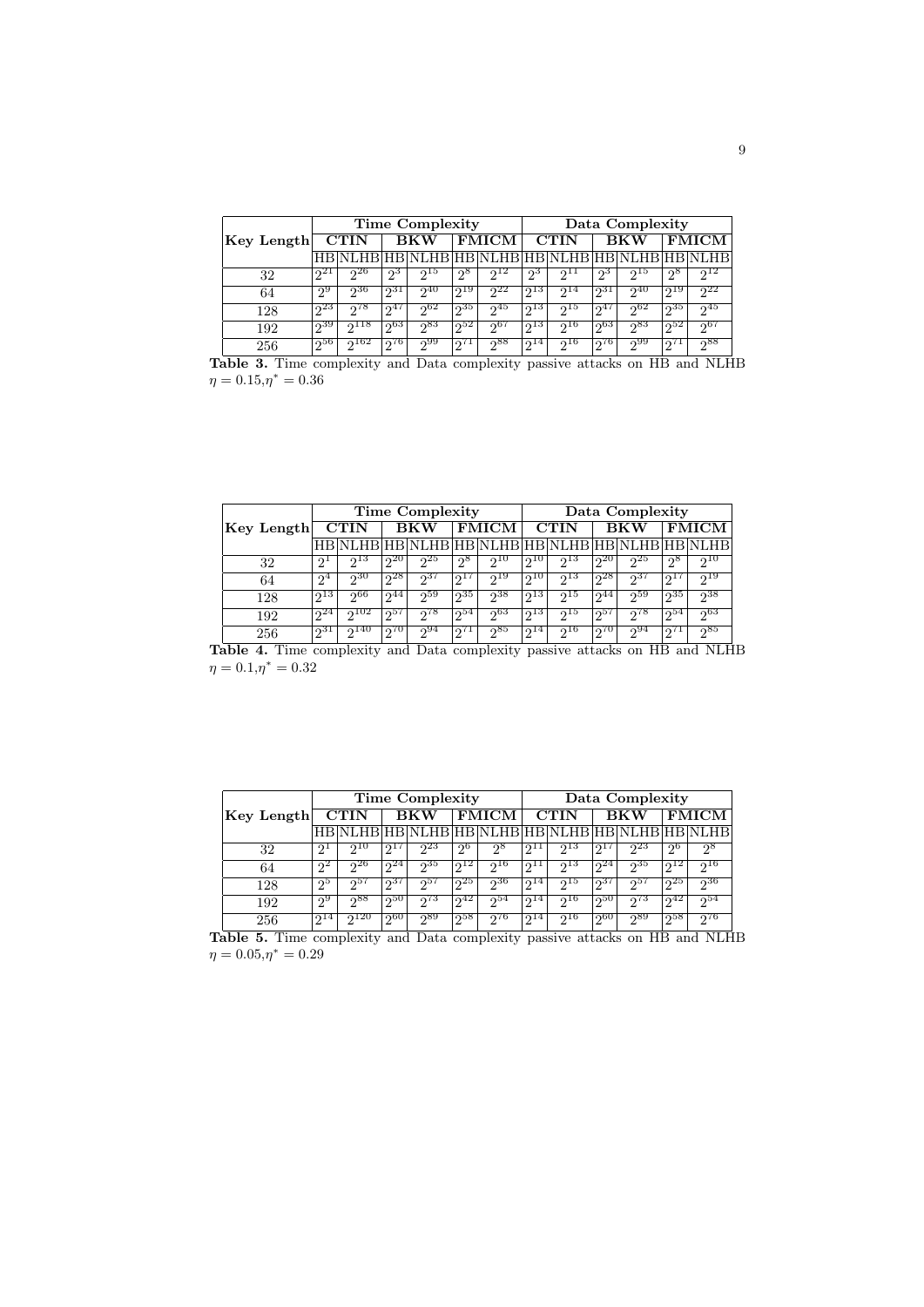10 Mohammad Reza Sohizadeh Abyaneh reza.sohizadeh@ii.uib.no

### 5 Conclusions

We presented a passive attack against NLHB protocol by finding an HB equivalent of it and then using some LPN solver techniques. Our results not only negate the authors claim that their protocol is resistant to passive attacks on the HB protocol but also show that the NLHB has not elevated the security margin of the HB remarkably and this is mainly due to the poor design of the non-linear part of the NLHB.

In summary, what we did is as follows. We:

- targeted Non-Linear HB protocol for passive attack.
- found a linear approximation of the non linear part of the protocol and converted the protocol to an equivalent HB protocol with higher noise.
- applied three well-known LPN solver techniques as a passive attack to the equivalent protocol.
- calculated the complexity of our attack on NLHB.

## References

- 1. Raphael C.-W. Phan: Cryptanalysis of a New Ulteralightweight RFID Authentication Protocol-SASI, IEEE Transaction on Dependable and Secure Computing, 2008.
- 2. T.S. Heydt-Benjamin, D.V. Bailey, K. Fu, A. Juels, and T. O'Hare: Vulnerabilities in First-Generation RFID-Enabled Credit Cards, Proc. 11th Int'l Conf. Financial Cryptography and Data Security (FC '07), pp. 2-14,2007.
- 3. D.Carluccio, K.Lemke, C.Paar: E-passport:the Global Traceability or How to feel like a UPS package, Proceeding of WISA'06, LNCS 4298, Springer, pp.391-404, 2007.
- 4. J.-H. Hoepman, E. Hubbers, B. Jacobs, M. Oostdijk, and R.W. Schreur, Crossing Borders: Security and Privacy Issues of the European e-Passport, Proc. First Int'l Workshop Security (IWSEC '06), pp.152-167,2006.
- 5. CASPIAN, Boycott Benetton: http://www.boycottbenetton.com,2007.
- 6. Mitsubishi Electric Asia Switches on RFID: www.rfidjournal.com/article/articleview/2644/,2006.
- 7. Target, Wal-Mart Share EPC Data: http://www.rfidjournal. com/article/articleview/642/1/1/,2005.
- 8. G. Avoine and P. Oechslin. RFID Traceability: A Multilayer Problem, Financial Cryptography - FC'05, LNCS, Springer, 2005.
- 9. T. Dimitriou. A Lightweight RFID Protocol to Protect Against Traceability and Cloning Attacks,Proceedings of the IEEE International Conference on Security and Privacy for Emerging Areas in Communication Networks, SECURECOMM, 2005.
- 10. N.J. Hopper and M. Blum. Secure Human Identifcation Protocols, in C. Boyd (ed.) Advances in Cryptology - ASIACRYPT 2001, Volume 2248, Lecture Notes in Computer Science, pp. 52-66, Springer-Verlag, 2001.
- 11. J. Bringer, H. Chabanne, and E. Dottax. HB++: a Lightweight Authentication Protocol Secure Against Some Attacks, IEEE International Conference on Pervasive Services, Workshop on Security, Privacy and Trust in Pervasive and Ubiquitous Computing SecPerU, 2006.
- 12. Julien Bringer and Herve Chabanne. Trusted-HB: a low-cost version of HB+ secure against man-in-the-middle attacks. CoRR, abs/0802.0603, 2008.